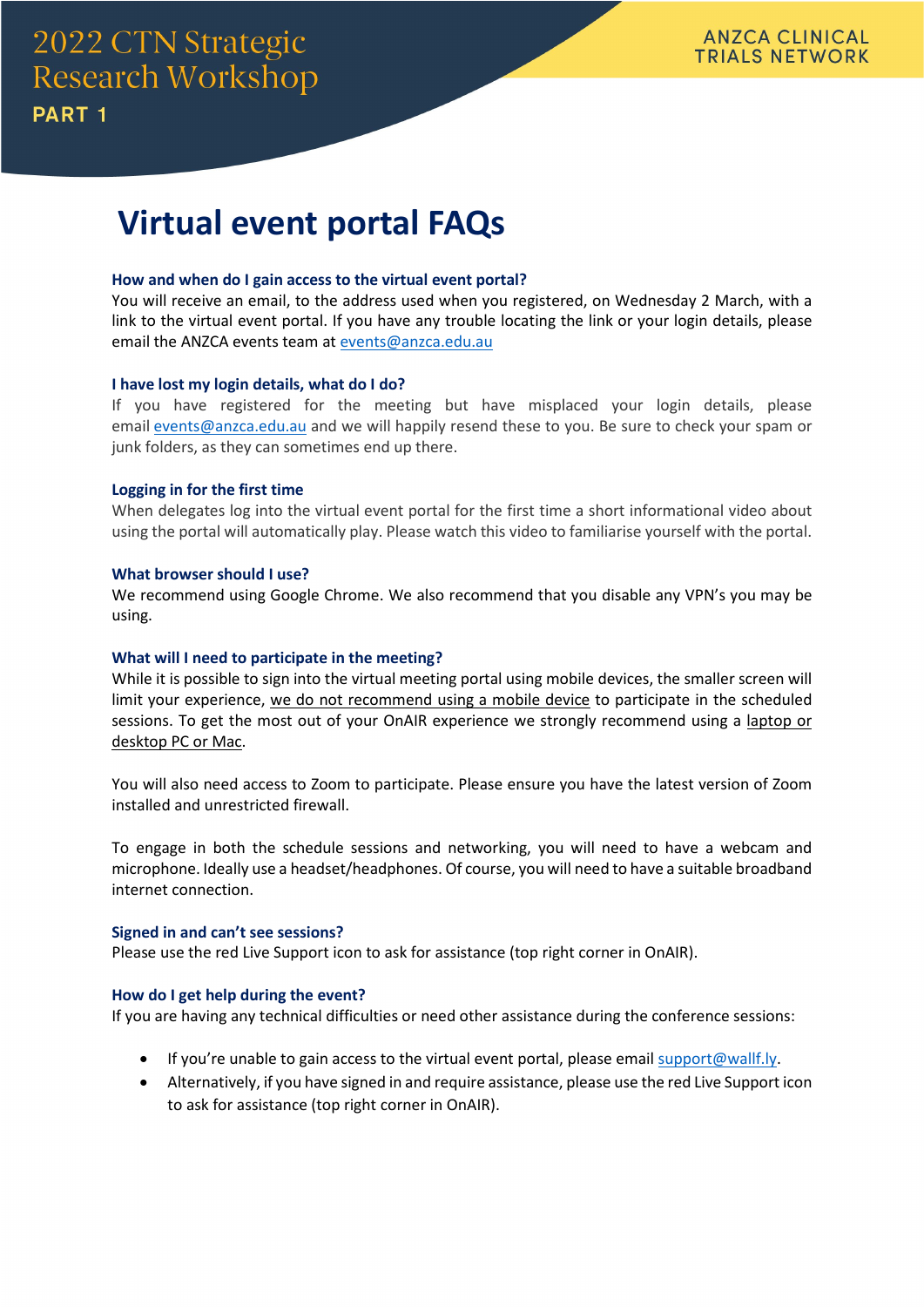# **Using the timeline**

Sessions are listed on the timeline in chronological order. You can click on any of the items in the timeline to view additional information and join the session. The OnAIR timeline will display in your browsers time zone.

To edit your time zone click 'My Settings' located at the top right-hand side of the OnAIR Portal. Please note the CTN workshop program published on the website is in AEDT Time.

#### **Sign in permissions**

Each time you sign in you will be asked to give permission for the portal to use your camera and microphone. We recommend allowing both features to maximise your experience as you will then be able to use the Meeting Hub.

#### **Delegate Privacy**

The first time you sign into the portal you will be asked some privacy questions as well as update your user profile. Please be aware that unless you change these settings, your user profile will be defaulted to limited. What this means is your first name and first letter of your surname only will be displayed to other attendees of the meeting and no personal contact details will be shared.

We do encourage you to change these settings and display your full name and upload a profile photo so you can take full advantage of the virtual networking features throughout the meeting.

#### **How do I ask a question to a presenter?**

You can either raise your virtual hand or submit your question via the chat function in Zoom. **If you are submitting your question via the chat function please ensure you note the speaker name who it is for (i.e. Question for Professor David Story) to ensure it's directed to the correct person.** If you are watching the workshop in a group setting we recommend you nominate one person to submit any questions from your group through the chat function in Zoom.

#### **What is the Resource Gallery?**

The resource gallery is your quick access to abstracts for the 'New proposal sessions' and a list of all our speakers along with their bio.

#### **How do I connect with other attendees at the event?**

Connect at any time with any attendees by visiting the Meeting Hub and using the message function. You will need to request to connect with another delegate to live chat or video call them.

You can also private message other delegates using the chat function in the Zoom meeting.

#### **How do I export my notes and contacts from the event?**

Any notes you take using the My Session Notes feature of the virtual event portal can be exported at the end of the conference and emailed to your registered email address. Simply click on the export button in the top right corner.

### **How long will recorded content be available for viewing post the meeting?**

Registered delegates can catch up on session recordings and watch OnDemand. Recordings of these sessions will be available for up to 12 months post the workshop on the virtual event platform. Please